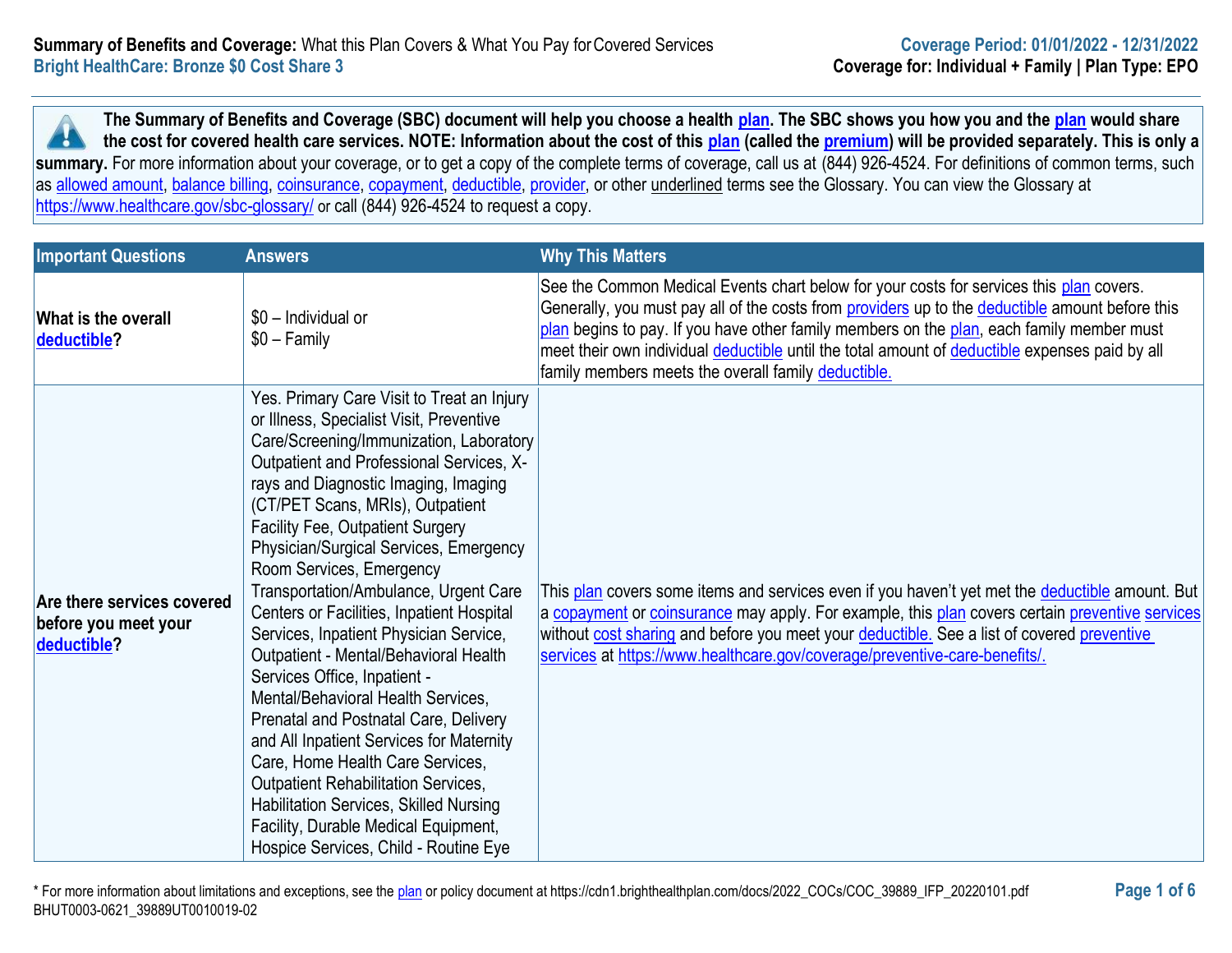|                                                       | Exam, Child - Eye Glasses, Child - Dental<br>Check-Up                                                     |                                                                                                                                                                                                                                                                                                                                                                                                                                                                                  |
|-------------------------------------------------------|-----------------------------------------------------------------------------------------------------------|----------------------------------------------------------------------------------------------------------------------------------------------------------------------------------------------------------------------------------------------------------------------------------------------------------------------------------------------------------------------------------------------------------------------------------------------------------------------------------|
| Are there other deductibles<br>for specific services? | <b>No</b>                                                                                                 | You don't have to meet deductibles for specific services.                                                                                                                                                                                                                                                                                                                                                                                                                        |
| What is the out-of-pocket<br>limit for this plan?     | \$0 - Individual or<br>$$0 - Family$                                                                      | The out-of-pocket limit is the most you could pay in a year for covered services. If you have other<br>family members in this plan, they have to meet their own out-of-pocket limits until the overall<br>family out-of-pocket limit has been met.                                                                                                                                                                                                                               |
| What is not included in the<br>out-of-pocket limit?   | Premiums, balance-billing charges, and<br>health care this plan doesn't cover.                            | Even though you pay these expenses, they don't count toward the out-of-pocket limit.                                                                                                                                                                                                                                                                                                                                                                                             |
| Will you pay less if you use<br>a network provider?   | Yes, See<br>www.brighthealthcare.com/search or call<br>(844) 926-4524 for a list of network<br>providers. | This plan uses a provider network. You will pay less if you use a provider in the plan's network.<br>You will pay the most if you use an out-of-network provider, and you might receive a bill from a<br>provider for the difference between the provider's charge and what your plan pays (balance<br>billing). Be aware, your network provider might use an out-of-network provider for some services<br>(such as lab work). Check with your provider before you get services. |
| Do you need a referral to<br>see a <b>specialist?</b> | No                                                                                                        | You can see the <b>specialist</b> you choose without a referral.                                                                                                                                                                                                                                                                                                                                                                                                                 |

All [copayment](https://www.healthcare.gov/sbc-glossary/#copayment) and [coinsurance](https://www.healthcare.gov/sbc-glossary/#coinsurance) costs shown in this chart are after your [deductible](https://www.healthcare.gov/sbc-glossary/#deductible) has been met, if a deductible applies. 4

|                                                           |                                                          | <b>What You Will Pay</b>                               |                                                           |                                                                                                                                                                                                 |
|-----------------------------------------------------------|----------------------------------------------------------|--------------------------------------------------------|-----------------------------------------------------------|-------------------------------------------------------------------------------------------------------------------------------------------------------------------------------------------------|
| <b>Common Medical Event</b>                               | <b>Services You May Need</b>                             | <b>Network Provider</b><br>(You will pay the<br>least) | <b>Out-of-Network Provider</b><br>(You will pay the most) | Limitations, Exceptions, & Other Important<br><b>Information</b>                                                                                                                                |
| If you visit a health care<br>provider's office or clinic | Primary care visit to treat an<br>injury or illness      | \$0                                                    | <b>Not Covered</b>                                        | Telehealth services are available. Refer to Your<br>Schedule of Benefits to determine what you will pay.                                                                                        |
|                                                           | <b>Specialist visit</b>                                  | \$0                                                    | <b>Not Covered</b>                                        | <b>None</b>                                                                                                                                                                                     |
|                                                           | <b>Preventive care/screening/</b><br><b>immunization</b> | No Charge                                              | <b>Not Covered</b>                                        | You may have to pay for services that aren't<br>preventive. Ask your provider if the services you need<br>are preventive, then check what Your plan will pay for<br>and what Your cost will be. |
| If you have a test                                        | Diagnostic test (x-ray, blood<br>work)                   | Lab: \$0<br>$X-ray: $0$                                | <b>Not Covered</b>                                        | None                                                                                                                                                                                            |
|                                                           | Imaging (CT/PET scans, MRIs)                             | \$0                                                    | <b>Not Covered</b>                                        | Services require Prior Authorization.                                                                                                                                                           |
| If you need drugs to treat Preferred generic drugs        |                                                          | \$0                                                    | <b>Not Covered</b>                                        | Preventive Care medications are provided at \$0 cost to                                                                                                                                         |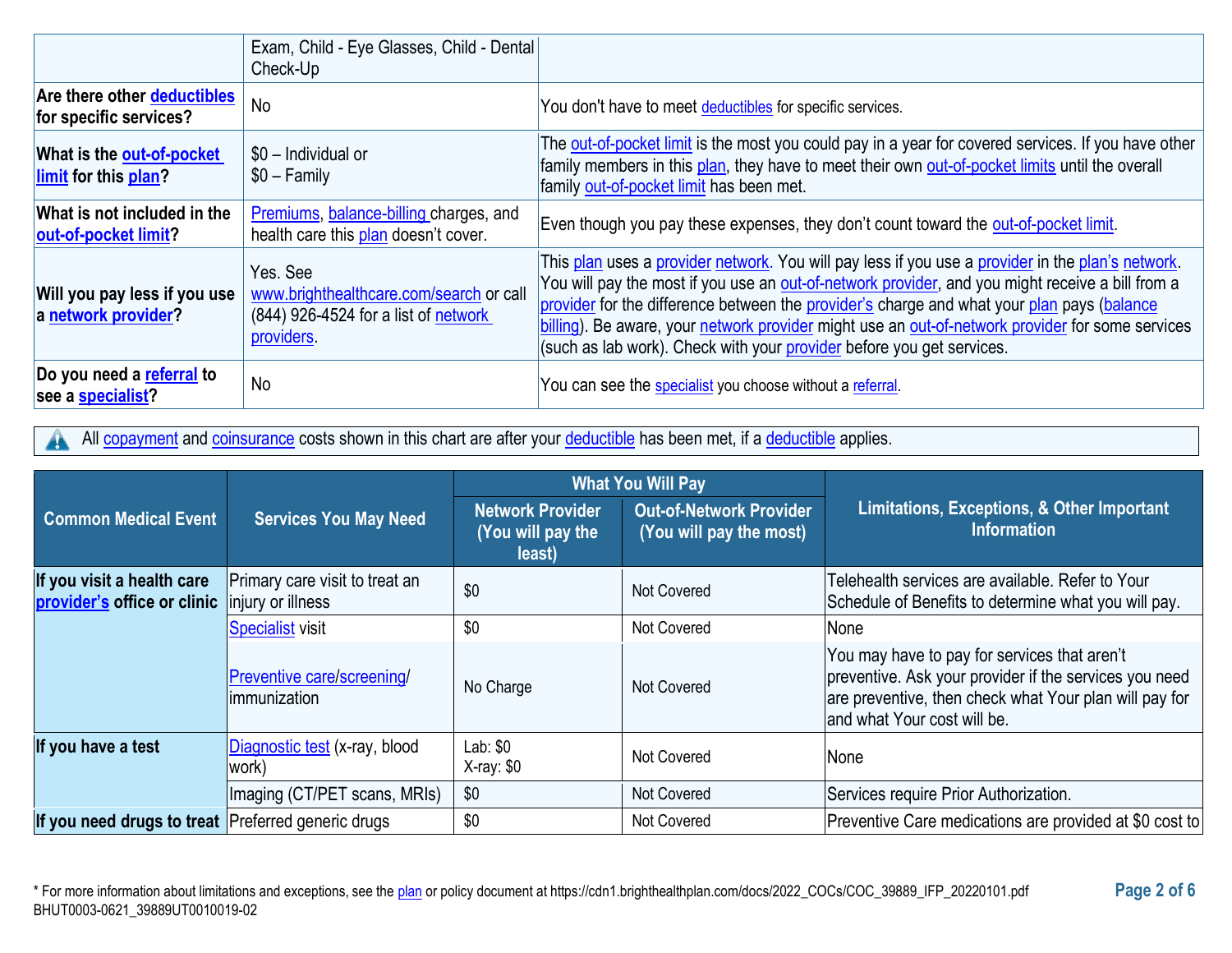|                                                             |                                                         | <b>What You Will Pay</b>                               |                                                           |                                                                                                                                                                                                                              |  |
|-------------------------------------------------------------|---------------------------------------------------------|--------------------------------------------------------|-----------------------------------------------------------|------------------------------------------------------------------------------------------------------------------------------------------------------------------------------------------------------------------------------|--|
| <b>Common Medical Event</b>                                 | <b>Services You May Need</b>                            | <b>Network Provider</b><br>(You will pay the<br>least) | <b>Out-of-Network Provider</b><br>(You will pay the most) | Limitations, Exceptions, & Other Important<br><b>Information</b>                                                                                                                                                             |  |
| your illness or condition.<br>More information about        | Preferred brand drugs and Non-<br>preferred generics    | \$0                                                    | <b>Not Covered</b>                                        | You, regardless of tier.<br>Covers up to a 90-day supply (retail prescription); 31-                                                                                                                                          |  |
| prescription drug coverage<br>is available at               | Non-preferred brand drugs and<br>Non-preferred generics | \$0                                                    | <b>Not Covered</b>                                        | 90 day supply (mail order prescription).<br>Copays shown reflect the cost per retail prescription.                                                                                                                           |  |
| www.brighthealthcare.com                                    | <b>Specialty drugs</b>                                  | \$0                                                    | Not Covered                                               |                                                                                                                                                                                                                              |  |
| If you have outpatient<br>surgery                           | Facility fee (e.g., ambulatory<br>surgery center)       | \$0                                                    | <b>Not Covered</b>                                        | Services require Prior Authorization.                                                                                                                                                                                        |  |
|                                                             | Physician/surgeon fees                                  | \$0                                                    | <b>Not Covered</b>                                        | Services require Prior Authorization.                                                                                                                                                                                        |  |
| If you need immediate<br>medical attention                  | <b>Emergency room care</b>                              | \$0                                                    | \$0                                                       | This cost does not apply if You are admitted directly to<br>the hospital for inpatient services. If a Non-Network<br>Provider charges more than Our Allowed Amount, You may<br>have to pay the difference (balance billing). |  |
|                                                             | <b>Emergency medical</b><br>transportation              | \$0                                                    | \$0                                                       | None                                                                                                                                                                                                                         |  |
|                                                             | <b>Urgent care</b>                                      | \$0                                                    | \$0                                                       | None                                                                                                                                                                                                                         |  |
| If you have a hospital                                      | Facility fee (e.g., hospital room)                      | \$0                                                    | <b>Not Covered</b>                                        | Services require Prior Authorization.                                                                                                                                                                                        |  |
| stay                                                        | Physician/surgeon fees                                  | \$0                                                    | Not Covered                                               | Services require Prior Authorization.                                                                                                                                                                                        |  |
| If you need mental health, Outpatient services              |                                                         | \$0                                                    | <b>Not Covered</b>                                        | Services require Prior Authorization.                                                                                                                                                                                        |  |
| behavioral health, or<br>substance abuse<br><b>services</b> | Inpatient services                                      | \$0                                                    | <b>Not Covered</b>                                        | Services require Prior Authorization.                                                                                                                                                                                        |  |
|                                                             | <b>Office visits</b>                                    | \$0                                                    | <b>Not Covered</b>                                        | None                                                                                                                                                                                                                         |  |
| If you are pregnant                                         | Childbirth/delivery professional<br>services            | \$0                                                    | Not Covered                                               | Delivery stays exceeding 48 hours for vaginal delivery<br>or 96 hours for a cesarean delivery require Prior                                                                                                                  |  |
|                                                             | Childbirth/delivery facility<br>services                | \$0                                                    | Not Covered                                               | Authorization. None                                                                                                                                                                                                          |  |
| If you need help                                            | Home health care                                        | \$0                                                    | Not Covered                                               | Limited to 30 Visit(s) per Year. Services require Prior<br>Authorization.                                                                                                                                                    |  |
| recovering or have other<br>special needs                   | <b>Rehabilitation services</b>                          | \$0                                                    | Not Covered                                               | Limited to 20 Visit(s) per Year. Services require Prior<br>Authorization.                                                                                                                                                    |  |

\* For more information about limitations and exceptions, see the [plan](https://www.healthcare.gov/sbc-glossary/#plan) or policy document at https://cdn1.brighthealthplan.com/docs/2022\_COCs/COC\_39889\_IFP\_20220101.pdf **Page 3 of 6** BHUT0003-0621\_39889UT0010019-02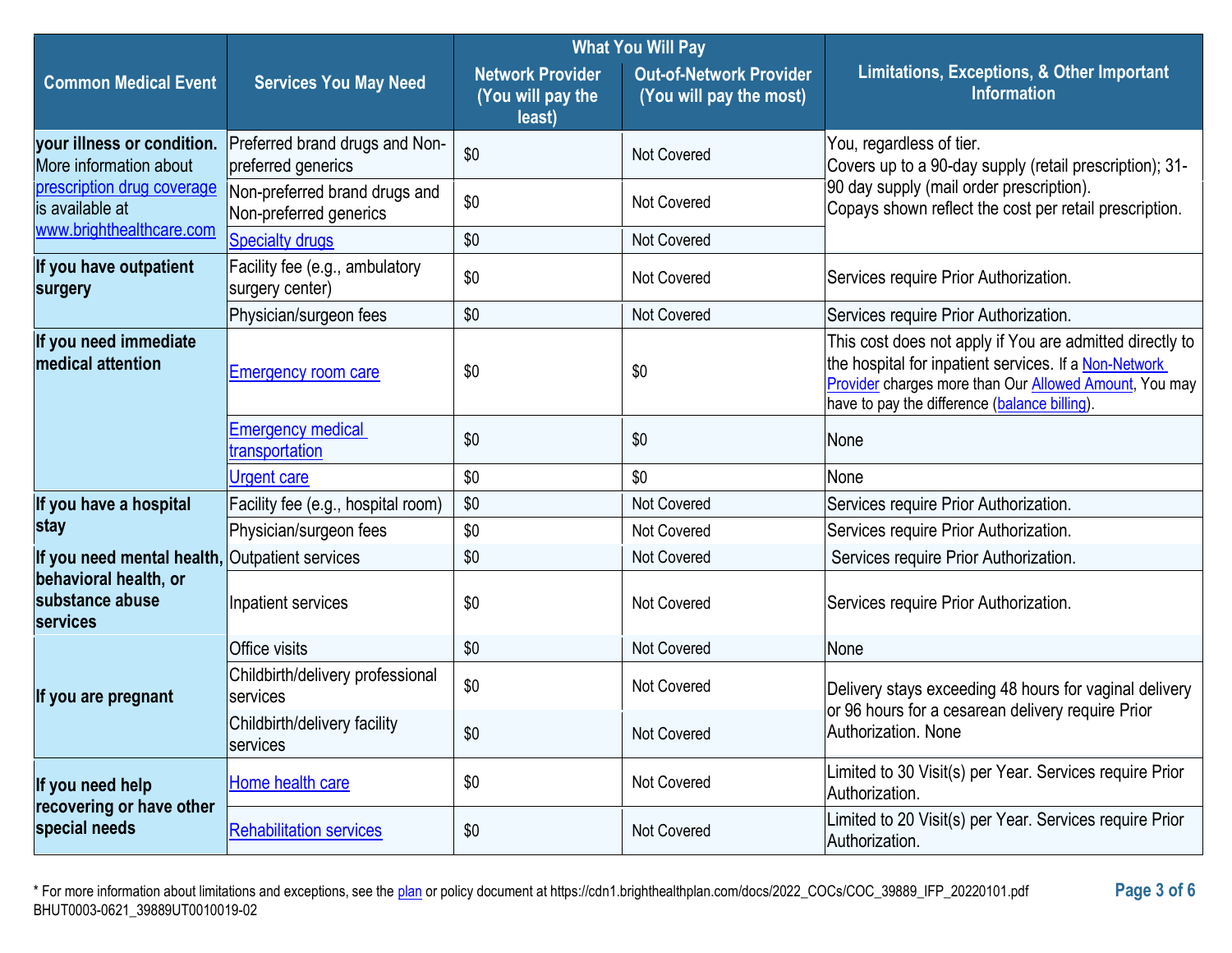|                                                              |                               | <b>What You Will Pay</b>                               |                                                           |                                                                                                                                                                                                                     |  |
|--------------------------------------------------------------|-------------------------------|--------------------------------------------------------|-----------------------------------------------------------|---------------------------------------------------------------------------------------------------------------------------------------------------------------------------------------------------------------------|--|
| <b>Common Medical Event</b>                                  | <b>Services You May Need</b>  | <b>Network Provider</b><br>(You will pay the<br>least) | <b>Out-of-Network Provider</b><br>(You will pay the most) | Limitations, Exceptions, & Other Important<br><b>Information</b>                                                                                                                                                    |  |
|                                                              | <b>Habilitation services</b>  | \$0                                                    | <b>Not Covered</b>                                        | imited to 20 Visit(s) per Year. Services require Prior<br>Authorization.                                                                                                                                            |  |
|                                                              | <b>Skilled nursing center</b> | \$0                                                    | Not Covered                                               | Limited to 30 Visit(s) per Year. Services require Prior<br>Authorization.                                                                                                                                           |  |
|                                                              | Durable medical equipment     | \$0                                                    | <b>Not Covered</b>                                        | Services require Prior Authorization.                                                                                                                                                                               |  |
|                                                              | <b>Hospice services</b>       | \$0                                                    | Not Covered                                               | Limited to 6 Months per 3 Years. Services require Prior<br>Authorization.                                                                                                                                           |  |
|                                                              | Children's eye exam           | \$0                                                    | Not Covered                                               | Limited to 1 eye exam per calendar year, through the<br>end of the month in which the dependent child turns<br>19.                                                                                                  |  |
| If your child needs dental Children's glasses<br>or eye care |                               | \$0                                                    | Not Covered                                               | Limited to 1 pair of glasses, including standard frames<br>and standard lenses or a one-year supply of contact<br>lenses, per calendar year, through the end of the<br>month in which the dependent child turns 19. |  |
|                                                              | Children's dental checkups    | \$0                                                    | Not Covered                                               | Includes diagnostic and preventive services through<br>the end of the month in which the dependent child<br>turns 19. Refer to the policy for covered services and<br>limitations.                                  |  |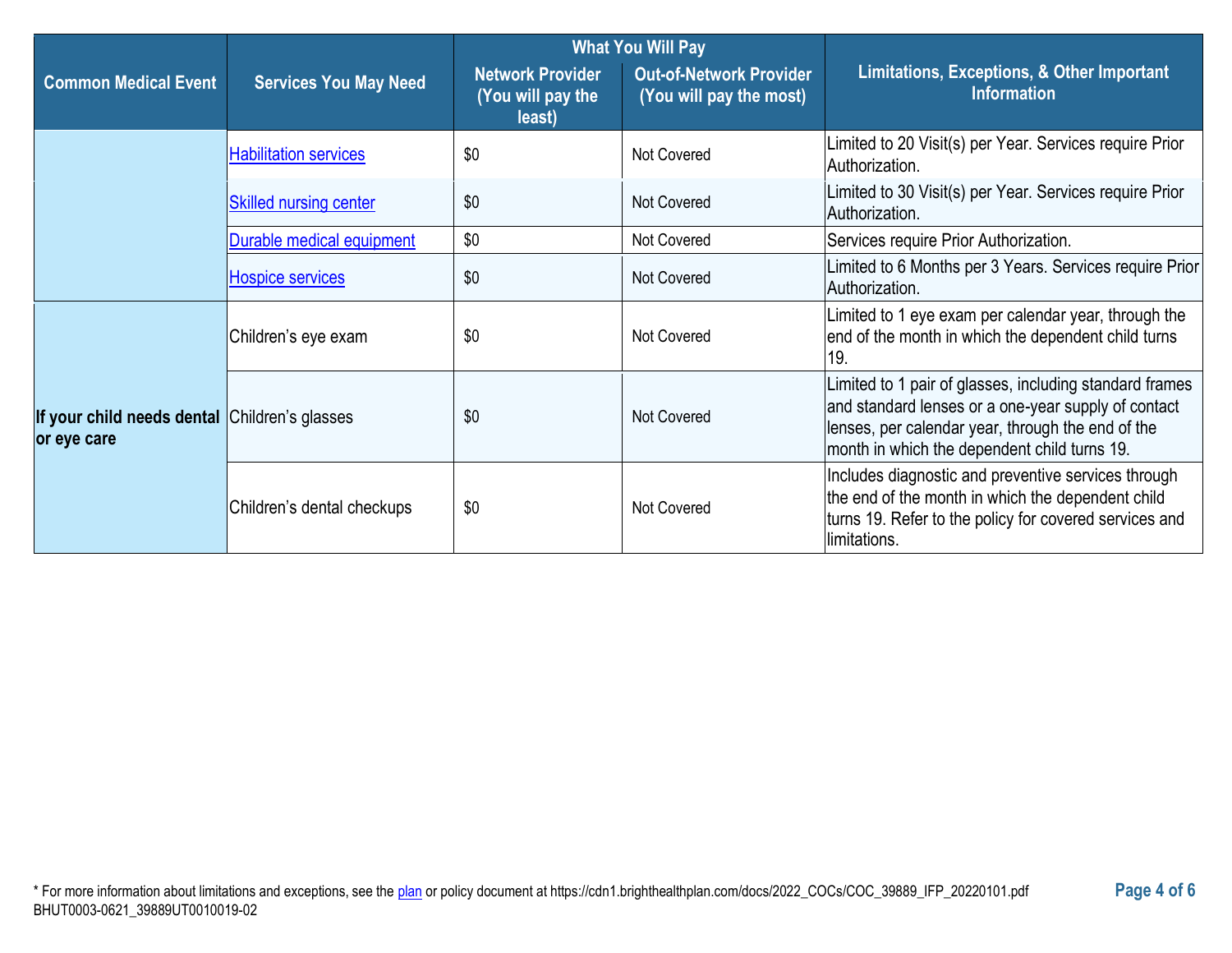### **Excluded Services & Other Covered Services**

| Services Your Plan Generally Does NOT Cover (Check your policy or plan document for more information and a list of any other excluded services.) |                              |                           |  |  |
|--------------------------------------------------------------------------------------------------------------------------------------------------|------------------------------|---------------------------|--|--|
| Abortion (except in cases of rape, incest, or when the Acupuncture                                                                               |                              | <b>Bariatric Surgery</b>  |  |  |
| life of the mother is endangered)                                                                                                                | <b>Cosmetic Surgery</b>      | Dental Care (Adults)      |  |  |
| Chiropractic Care                                                                                                                                | <b>Infertility Treatment</b> | Long-Term Care            |  |  |
| <b>Hearing Aids</b>                                                                                                                              | <b>Private-Duty Nursing</b>  | Routine Eye Care (Adults) |  |  |
| Non-emergency care when traveling outside the U.S.   Weight Loss Programs                                                                        |                              |                           |  |  |
| Routine Foot Care                                                                                                                                |                              |                           |  |  |

**Other Covered Services (Limitations may apply to these services. This isn't a complete list. Please see your [plan](https://www.healthcare.gov/sbc-glossary/#plan) document.)**

Your Rights to Continue Coverage: There are agencies that can help if you want to continue your coverage after it ends. You may contact the Utah Department of Insurance at P.O. Box 146901, Salt Lake City, UT 84114, (801) 957-9200. Other coverage options may be available to you too, including buying individual insurance coverage through the Health Insurance Marketplace. For more about the Marketplace, visit [www.HealthCare.gov](https://www.healthcare.gov/) or call 1-800-318-2596. For more information on your rights to continue coverage, contact us at (844) 926-4524.

Your Grievance and Appeals Rights: There are agencies that can help if you have a complaint against your [plan](https://www.healthcare.gov/sbc-glossary/#plan) for a denial of [a claim.](https://www.healthcare.gov/sbc-glossary/#claim) This complaint is called a [grievance](https://www.healthcare.gov/sbc-glossary/#grievance) or [appeal.](https://www.healthcare.gov/sbc-glossary/#appeal) For more information about your rights, look at the explanation of benefits you will receive for that medical [claim.](https://www.healthcare.gov/sbc-glossary/#claim) You[r plan](https://www.healthcare.gov/sbc-glossary/#plan) documents also provide complete information on how to submit a [claim,](https://www.healthcare.gov/sbc-glossary/#claim) [appeal,](https://www.healthcare.gov/sbc-glossary/#appeal) or [a grievance](https://www.healthcare.gov/sbc-glossary/#grievance) for any reason to your [plan.](https://www.healthcare.gov/sbc-glossary/#plan) For more information about your rights, this notice, or assistance, contact: Bright HealthCare at [www.brighthealthcare.com](https://www.brighthealthcare.com/) or contact the Utah Department of Insurance at P.O. Box 146901, Salt Lake City, UT 84114, (801) 957-9200.

### **Does this plan provide Minimum Essential Coverage? Yes**

[Minimum Essential Coverage](https://www.healthcare.gov/sbc-glossary/#minimum-essential-coverage) generally includes plans, health insurance available through the Marketplace or other individual market policies, Medicare, Medicaid, CHIP, TRICARE, and certain other coverage. If you are eligible for certain types of [Minimum Essential Coverage,](https://www.healthcare.gov/sbc-glossary/#minimum-essential-coverage) you may not be eligible for the premium tax credit.

### **Does this plan meet the Minimum Value Standards? Yes**

If you[r plan](https://www.healthcare.gov/sbc-glossary/#plan) doesn't meet the [Minimum Value Standards,](https://www.healthcare.gov/sbc-glossary/#minimum-value-standard) you may be eligible for a [premium tax credit](https://www.healthcare.gov/sbc-glossary/#premium-tax-credits) to help you pay for a [plan](https://www.healthcare.gov/sbc-glossary/#plan) through the [Marketplace.](https://www.healthcare.gov/sbc-glossary/#marketplace)

### **Language Access Services:**

Spanish (Español): Para obtener asistencia en Español, llame al (844) 926-4524. Tagalog (Tagalog): Kung kailangan ninyo ang tulong sa Tagalog tumawag sa (844) 926-4524. Chinese (中文): 如果需要中文的帮助,请拨打这个号码 (844) 926-4524. Navajo (Dine): Dinek'ehgo shika at'ohwol ninisingo, kwiijigo holne' (844) 926-4524.

### *To see examples of how this plan might cover costs for a sample medical situation, see the next section.*